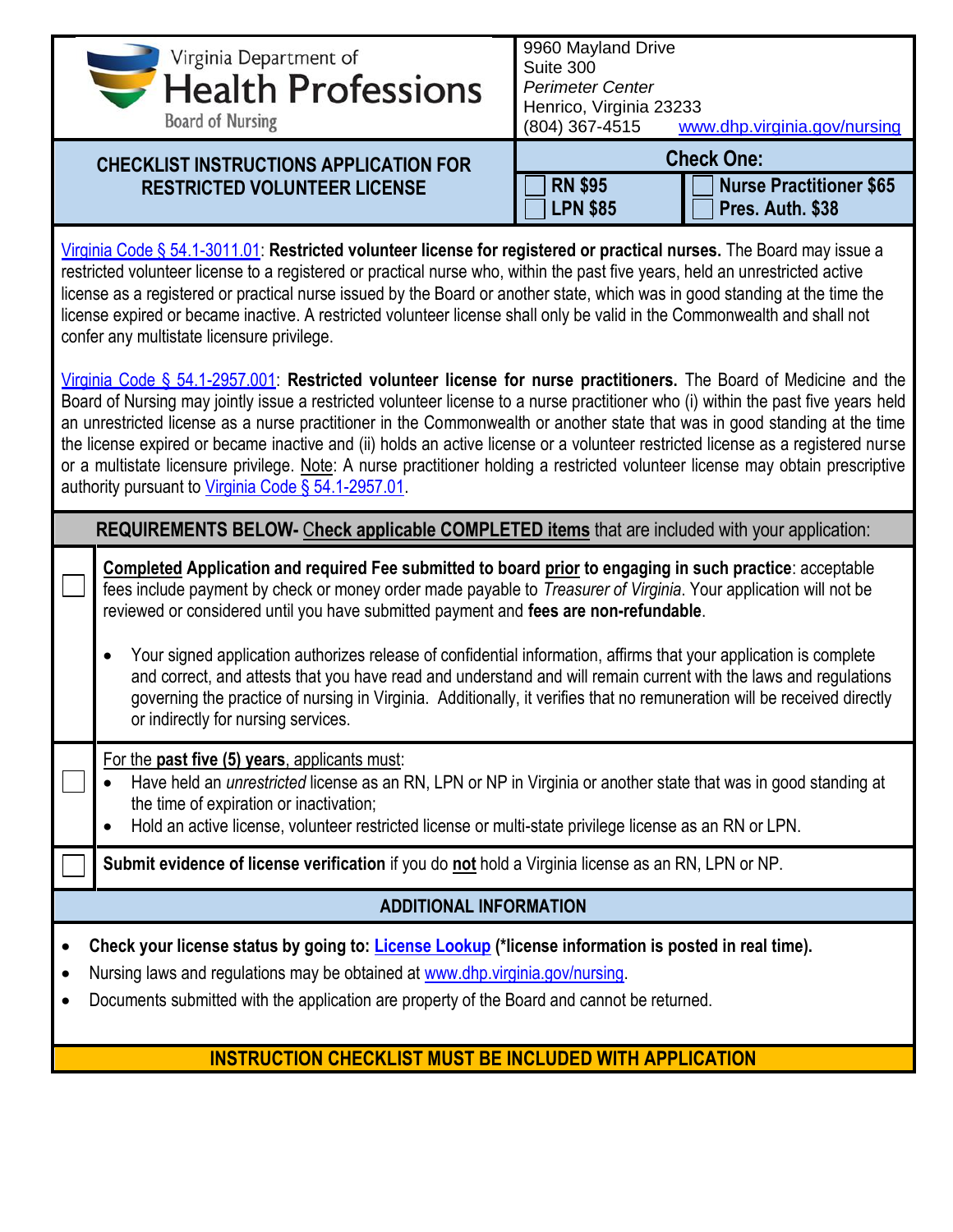Virginia Department of **Health Professions** 

**Board of Nursing** 

9960 Mayland Drive Suite 300 *Perimeter Center* Henrico, Virginia 23233

(804) 367-4515 [www.dhp.virginia.gov/nursing](http://www.dhp.virginia.gov/nursing)

| <b>APPLICATION - RESTRICTED VOLUNTEER LICENSE</b>                                                        |                       |            |                                                   |       |
|----------------------------------------------------------------------------------------------------------|-----------------------|------------|---------------------------------------------------|-------|
| <b>FOR OFFICE USE ONLY (FINANCE DIVISION)</b>                                                            |                       |            | <b>FOR OFFICE USE ONLY (VBON</b><br><b>STAFF)</b> |       |
| Fee paid/Check one:<br><b>LPN (\$85)</b><br>RN (\$95)<br>Nurse Practitioner (\$65)<br>Pres. Auth. (\$38) | <b>Applicant ID#:</b> | Receipt #: | Approved:                                         | Date: |

I hereby make application to for a Volunteer Restricted nursing license in the Commonwealth of Virginia. The following information in support of my application is submitted with a **check or money order** made payable to the *Treasurer of Virginia* for the applicable fee. **The fees are non-refundable.**

## **Disclosure of Addresses**

Pursuant to [Virginia Code § 54.1-2400.02](https://law.lis.virginia.gov/vacode/title54.1/chapter24/section54.1-2400.02/) addresses of licensees are made available to the public. Normally, the Address of Record is the publicly disclosed address. If you do not want your Address of Record to be made public, you may provide a second, publicly disclosable address (e.g. work or practice address). If you would like your Address of Record to be publically available complete both sections with same address.

## **Disclosure of Social Security or DMV Control Numbers**

Pursuant to [Virginia Code § 54.1-116 \(A\)](https://law.lis.virginia.gov/vacode/title54.1/chapter1/section54.1-116/), you are required to submit your social security number or your control number issued by the *Virginia* Department of Motor Vehicles. If you fail to do so, the processing of your application will be suspended and fees will not be refunded. This number will be used by the Department of Health Professions for identification and will not be disclosed for other purposes except as provided for by law. Federal and state law requires that this number be shared with other agencies for child support enforcement activities.

| 1.                                                                | <b>APPLICANT</b> - provide the information requested below                                       | Applicant Type (Check One):                            |              |                    |                         |  |
|-------------------------------------------------------------------|--------------------------------------------------------------------------------------------------|--------------------------------------------------------|--------------|--------------------|-------------------------|--|
| and on all pages. (Print or Type)<br>Use full name, not initials. |                                                                                                  | <b>RN</b><br><b>LPN</b><br><b>Nurse Practitioner</b>   |              | Pres. Auth.        |                         |  |
| Name:<br>Last                                                     |                                                                                                  | First<br>Middle/Maiden                                 |              | Suffix             |                         |  |
|                                                                   |                                                                                                  |                                                        |              |                    |                         |  |
|                                                                   |                                                                                                  |                                                        |              |                    |                         |  |
| Address of Record (Mailing Address)                               |                                                                                                  | City                                                   | <b>State</b> | Zip                | <b>Telephone Number</b> |  |
|                                                                   |                                                                                                  |                                                        |              |                    |                         |  |
| <b>Publicly Disclosable Address</b>                               |                                                                                                  | City                                                   | <b>State</b> | Zip                | Telephone Number        |  |
|                                                                   |                                                                                                  |                                                        |              |                    |                         |  |
| Email Address:                                                    |                                                                                                  |                                                        |              |                    |                         |  |
|                                                                   |                                                                                                  |                                                        |              |                    |                         |  |
| Date of Birth:                                                    |                                                                                                  | Social Security Number or Virginia DMV Control Number* |              |                    |                         |  |
|                                                                   |                                                                                                  |                                                        |              |                    |                         |  |
|                                                                   | Virginia RN, LPN, NP or Pres. Auth License Number(s):<br>Full Name at Time of Initial Licensure: |                                                        |              |                    |                         |  |
|                                                                   |                                                                                                  |                                                        |              |                    |                         |  |
|                                                                   | RECORD OF PROFESSIONAL LICENSES (Except those listed above)                                      |                                                        |              |                    |                         |  |
| <b>State/Province:</b>                                            | <b>Profession:</b>                                                                               | License #:                                             |              | <b>Issue Date:</b> | <b>Expiration Date:</b> |  |
|                                                                   |                                                                                                  |                                                        |              |                    |                         |  |
|                                                                   |                                                                                                  |                                                        |              |                    |                         |  |
|                                                                   |                                                                                                  |                                                        |              |                    |                         |  |
|                                                                   |                                                                                                  |                                                        |              |                    |                         |  |
|                                                                   |                                                                                                  |                                                        |              |                    |                         |  |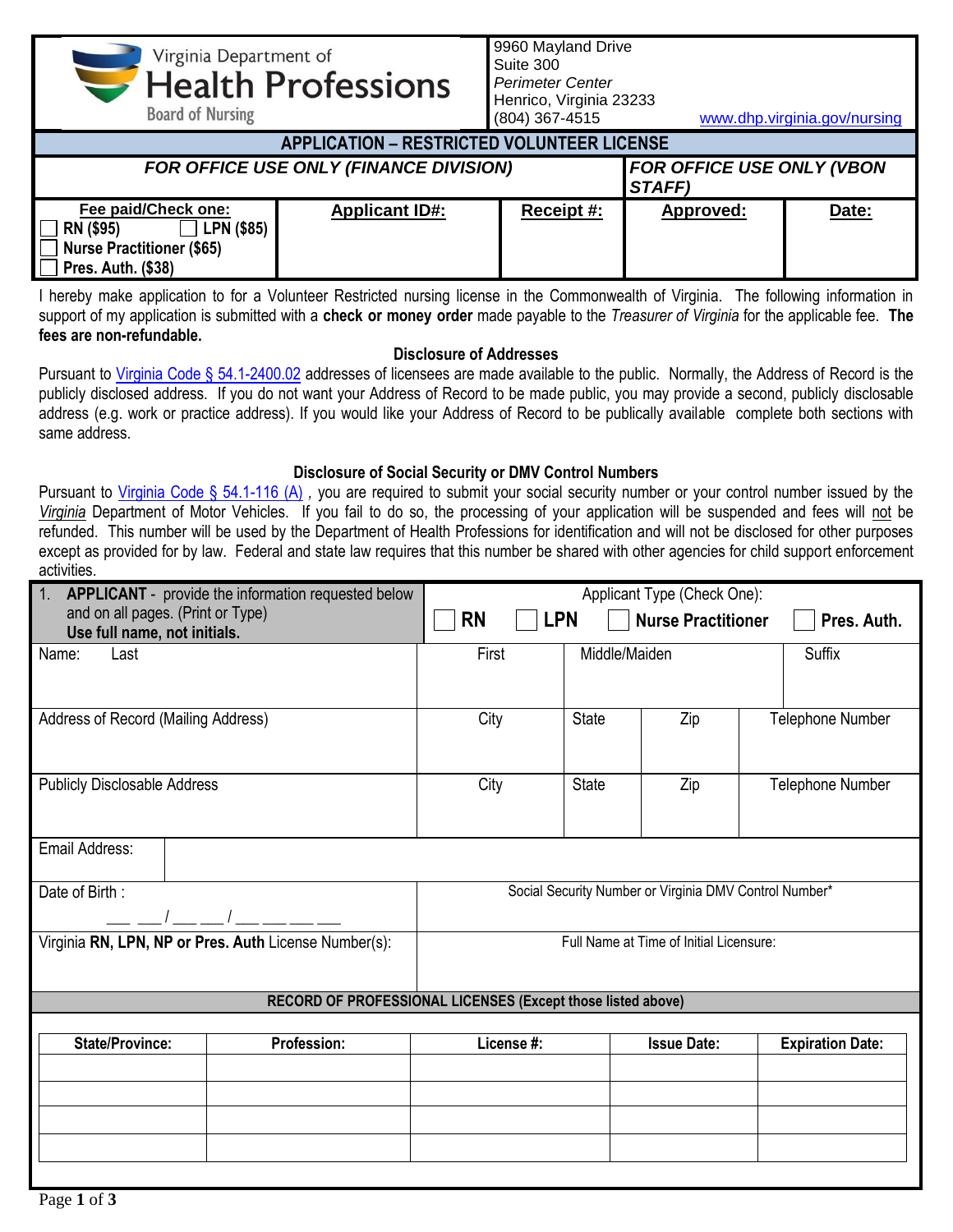|    | <b>APPLICATION - RESTRICTED VOLUNTEER LICENSE</b>                                                                                                                                                                                                                                                                                                                                                                        |  |  |  |
|----|--------------------------------------------------------------------------------------------------------------------------------------------------------------------------------------------------------------------------------------------------------------------------------------------------------------------------------------------------------------------------------------------------------------------------|--|--|--|
|    | PART 2. ANSWER THE FOLLOWING QUESTIONS. If either is answered "YES," explain in "PART E below:                                                                                                                                                                                                                                                                                                                           |  |  |  |
| 1. | Have you ever had disciplinary action taken against your license or certification in Virginia or any jurisdiction? YES $\Box$ NO $\Box$                                                                                                                                                                                                                                                                                  |  |  |  |
| 2. | Is there any investigation of you or action pending against you in Virginia or any other jurisdiction? YES $\Box$ NO $\Box$                                                                                                                                                                                                                                                                                              |  |  |  |
| 3. | Have you ever been convicted, pled guilty to or pled Nolo Contendere to the violation of any federal, state or other statute or<br>ordinance constituting a felony or misdemeanor? (Including convictions for driving under the influence, but excluding traffic<br>violations)? YES $\Box$ NO $\Box$                                                                                                                    |  |  |  |
| 4. | Within the past five (5) years, have you exhibited any conduct or behavior that could call into question your ability to practice in a<br>competent and professional manner? YES $\Box$ NO $\Box$                                                                                                                                                                                                                        |  |  |  |
|    | A. If YES, detail under Explanation section.                                                                                                                                                                                                                                                                                                                                                                             |  |  |  |
|    | Within the past five (5) years, have you sought or been directed to seek treatment for your conduct or behavior?<br>В.<br>YES NO                                                                                                                                                                                                                                                                                         |  |  |  |
| 5. | Within the past five (5) years, have you been disciplined by any entity? YES $\Box$ NO $\Box$                                                                                                                                                                                                                                                                                                                            |  |  |  |
|    | A. If YES, detail under Explanation section and provide any associated orders or letter from entity.                                                                                                                                                                                                                                                                                                                     |  |  |  |
|    | Within the past five (5) years, have you sought or been directed to seek treatment for your conduct or behavior?<br>В.<br>YES $\Box$ NO $\Box$                                                                                                                                                                                                                                                                           |  |  |  |
| 6. | Do you currently have any physical condition or impairment that affects or limits your ability to perform any of the obligations and<br>responsibilities of professional practice in a safe and competent manner? "Currently" means recently enough so that the condition<br>could reasonably have an impact on your ability to function as a practicing nurse. YES $\Box$ NO $\Box$                                     |  |  |  |
|    | If YES, detail under Explanation section. (Note: The Board may request a letter from your current treatment provider addressing<br>А.<br>your current condition and ability to safely practice. You may consider providing this documentation with your application, or<br>have your provider send this documentation directly to the Board).                                                                            |  |  |  |
| 7. | Do you currently have any mental health condition or impairment that affects or limits your ability to perform any of the obligations and<br>responsibilities of professional practice in a safe and competent manner? "Currently" means recently enough so that the condition<br>could reasonably have an impact on your ability to function as a practicing nurse. YES $\Box$ NO $\Box$                                |  |  |  |
|    | A. If YES, detail under Explanation section. (Note: The Board may request a letter from your current treatment provider addressing<br>your current condition and ability to safely practice. You may consider providing this documentation with your application, or<br>have your provider send this documentation directly to the Board).                                                                               |  |  |  |
| 8. | Do you currently have any condition or impairment related to alcohol or other substance use that affects or limits your ability to<br>perform any of the obligations and responsibilities of professional practice in a safe and competent manner? "Currently" means<br>recently enough so that the condition could reasonably have an impact on your ability to function as a practicing nurse.<br>YES $\Box$ NO $\Box$ |  |  |  |
|    | A. If YES, detail under Explanation section. (Note: The Board may request a letter from your current treatment provider addressing<br>your current condition and ability to safely practice. You may consider providing this documentation with your application, or<br>have your provider send this documentation directly to the Board).                                                                               |  |  |  |
| 9. | Within the past five (5) years, have any conditions or restrictions been imposed upon you or your practice to avoid disciplinary action<br>by any entity? YES $\Box$ NO $\Box$                                                                                                                                                                                                                                           |  |  |  |
|    | A. If YES, detail under Explanation section. (Note: The Board may request a copy of a current participation contract and summary<br>of compliance and/or documentation of successful completion. You may consider providing this documentation with your<br>application or have the program send this documentation directly to the Board).                                                                              |  |  |  |